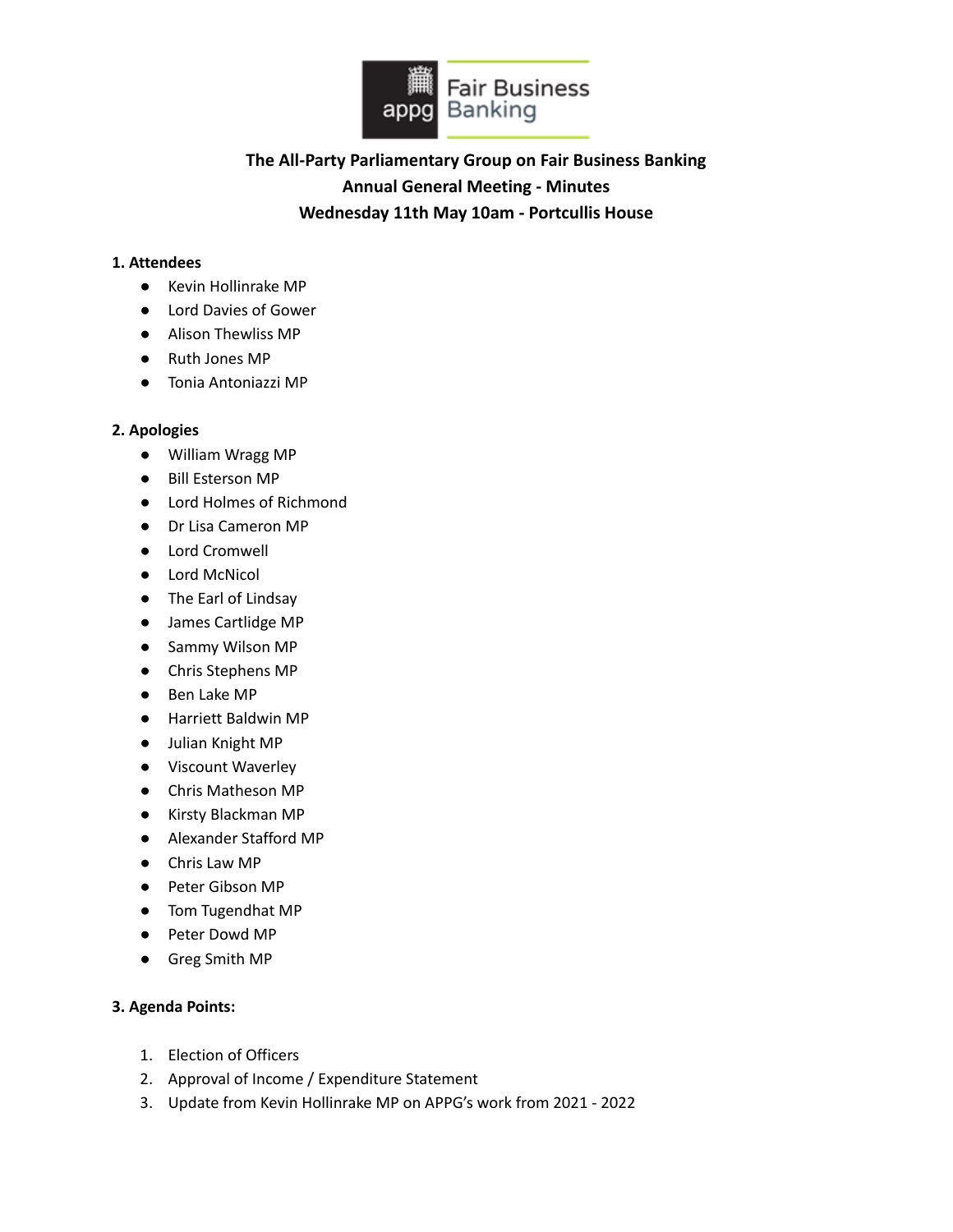

- 4. Approval of APPG workstreams for the year ahead (2022 2023)
- 5. Kevin Hollinrake MP to Adjourn the meeting

### 1. Election of Officers

- Motion to reelect Kevin Hollinrake MP and William Wragg as Co-Chairs.
- Motion to elect Lord Davies of Gower, Ruth Jones MP and Lord McNicol as Vice-Chairs.
- Motion to reelect all Vice-Chairs.

## 2. Approval of income / expenditure statement

Period covered by this statement: 2021/2022 Financial statement can be found [here.](https://www.appgbanking.org.uk/wp-content/uploads/2022/05/Financial-Statement-2021-22-FINAL-2.pdf)